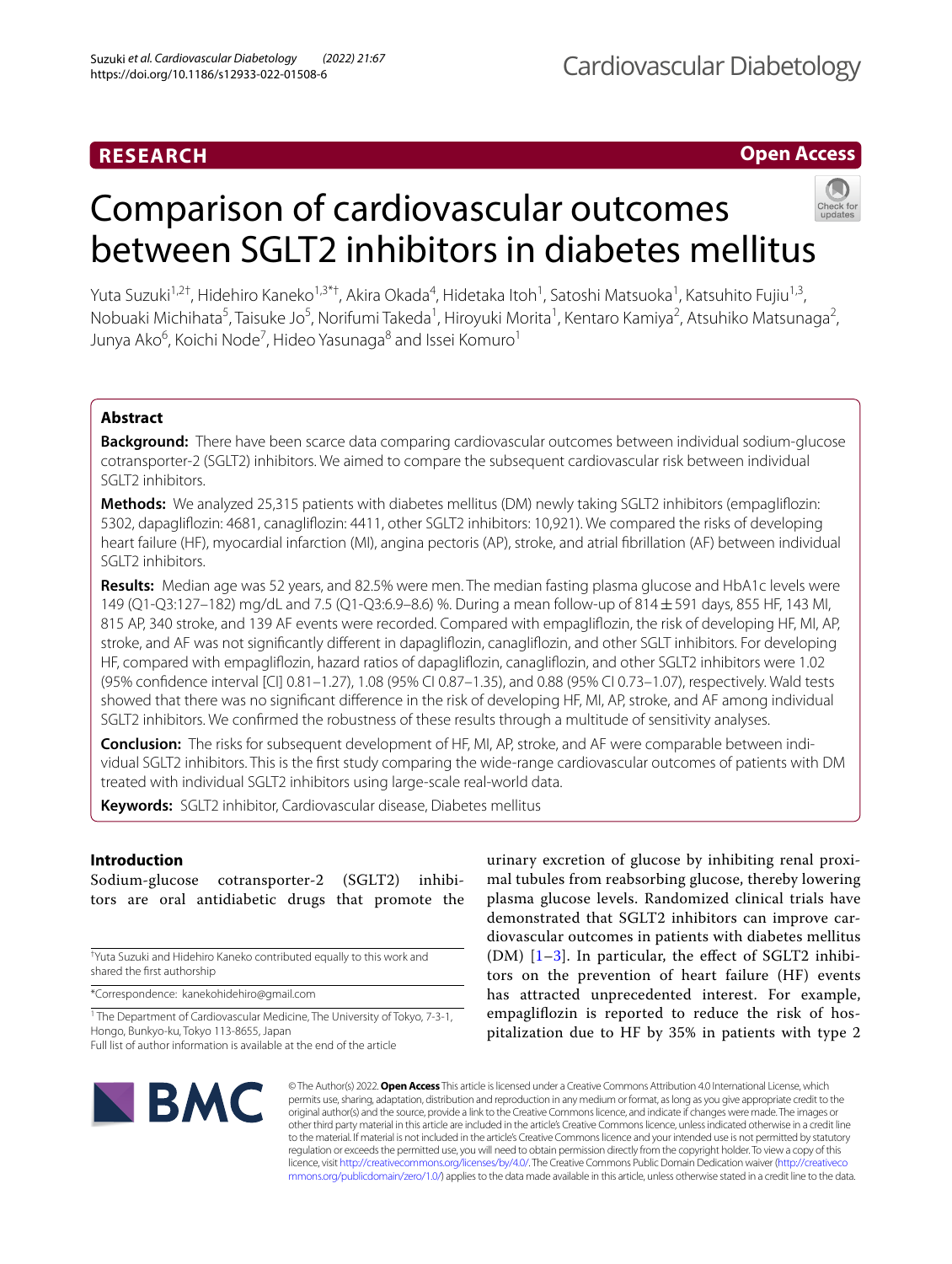DM compared to placebo group  $[1]$  $[1]$ . Through the accumulation of clinical evidence, SGLT2 inhibitor is currently considered to be a key drug for DM from the perspective of the prevention for future cardiovascular disease (CVD) event  $[4, 5]$  $[4, 5]$  $[4, 5]$  $[4, 5]$ . Accordingly, the prescription rate of SGLT2 inhibitors for patients with DM is markedly increasing  $[6, 7]$  $[6, 7]$  $[6, 7]$  $[6, 7]$  $[6, 7]$ . For example, the percentage of patients with type 2 DM prescribed SGLT2 inhibitors increased from 3.8% in 2015 to 11.9% in 2019 in the United States  $[6]$  $[6]$ . However, the magnitude of cardiovascular beneft of individual SGLT2 inhibitors was not consistent between trials [[1](#page-7-0)[–3](#page-7-1), [8](#page-7-6)]. Further, several studies reported the potential diference in pharmacological efects and outcomes between individual SGLT2 inhibitors mainly due to a variety of SGLT2 selectivity [[9](#page-7-7)[–13](#page-7-8)]. Nevertheless, there have been scarce data comparing the cardiovascular outcomes between individual SGLT2 inhibitors using real-world clinical data, and therefore, it remains unclear whether a class efect of SGLT2 inhibitors on cardiovascular outcomes is present. Given the widespread use of SGLT2 inhibitors in clinical practice, it is necessary to assess the comparability of cardiovascular outcomes among individual SGLT2 inhibitors. SGLT2 inhibitors were frst launched in Japan in 2014, and there are currently six commercially available SGLT2 inhibitors (empaglifozin, dapaglifozin, canaglifozin, ipraglifozin, tofoglifozin, and luseoglifozin). Here, we analyzed a large-scale realworld dataset including approximately 25,000 patients with DM who were newly prescribed SGLT2 inhibitors. This study aimed to compare the subsequent cardiovascular risk, including HF, myocardial infarction (MI), angina pectoris (AP), stroke, and atrial fbrillation (AF), between individual SGLT2 inhibitors.

#### **Methods**

### **Study population**

We performed a retrospective cohort study using the JMDC Claims Database (JMDC Inc., Tokyo, Japan), which is a health check-up and insurance claims database, between January 2005 and April 2021 [[14,](#page-7-9) [15](#page-7-10)]. The JMDC Claims Database includes individuals' health checkup records, including data on BP, body mass index (BMI), medical history, current medications, and insurance claims data, including the diagnosis of CVD events according to the International Classifcation of Diseases, 10th Revision (ICD-10) coding. We extracted data from 37,283 individuals with DM (ICD-10 codes: E10− E14) who had started taking SGLT2 inhibitors at least 4 months after enrollment (insurance coverage). We set a 4 month look-back period because the maximum prescription period for medications is 3 months in Japan. We excluded individuals aged  $<$  20 years (n = 4), those with a prior history of CVD or renal failure  $(n=7594)$ , those who recorded any CVD events or were censored within an induction period  $(1 \text{ month})$   $(n=1229)$ , those with missing data on cigarette smoking  $(n=752)$ , and those with missing data on alcohol consumption  $(n=2389)$ . Finally, 25,315 individuals were analyzed in this study (Additional fle [1](#page-6-0): Figure S1 and Fig. [1\)](#page-1-0).

#### **Ethics**

This study was approved by the Ethics Committee of the University of Tokyo (Number: 2018-10862). This study was conducted in accordance with the Declaration of Helsinki. The requirement for informed consent was waived because all data included in this dataset were deidentifed. Any person who purchases it from JMDC Inc. (<https://www.jmdc.co.jp/en/index>) can use this database.



<span id="page-1-0"></span>alcohol consumption (n=2389). Finally, we analyzed 25,315 individuals in this study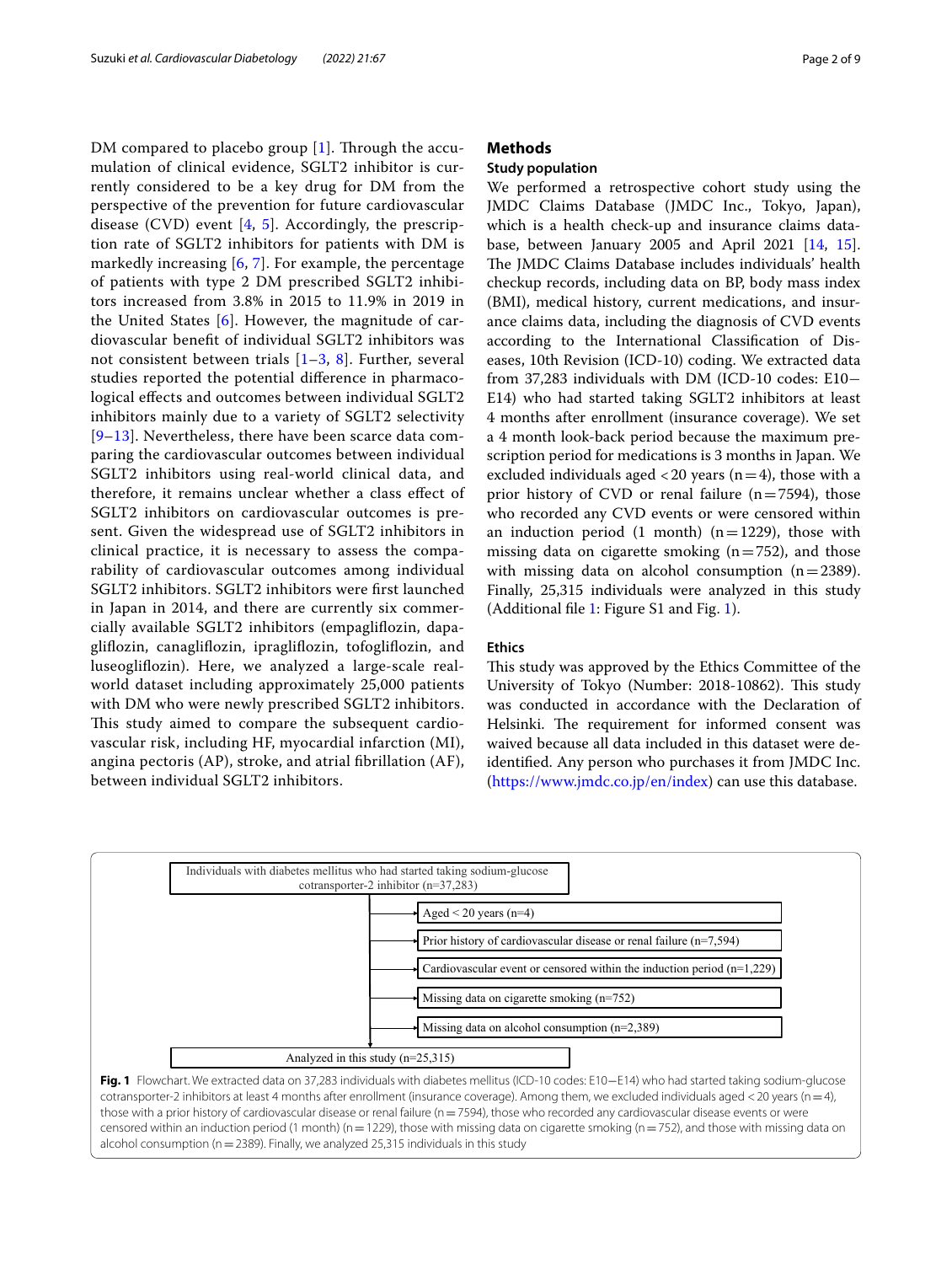#### **Measurements and defnitions**

We obtained health check-up data collected within 6 months before SGLT2 inhibitors were newly prescribed. We collected the following data: BMI, BP, fasting blood glucose, low-density lipoprotein cholesterol, high-density lipoprotein cholesterol, and triglycerides. If available, we also obtained data on HbA1c levels. We obtained information on cigarette smoking (current or non-current) and alcohol consumption (every day or not every day) from a self-reported questionnaire during the health check-up. From administrative claims records, we retrieved the presence of CVD (HF, MI, AP, stroke, and AF), renal failure (dialysis and kidney transplantation), and diabetic complications (nephropathy, retinopathy, and neuropathy) at the prescription date of SGLT2 inhibitors. Information on medications on the prescription date of SGLT2 inhibitors was also collected. Overweight/ obesity was defined as  $\text{BMI} \geq 25 \text{ kg/m}^2$ . Dyslipidemia was defined as low-density lipoprotein cholesterol  $\geq$  140 mg/ dL, high-density lipoprotein cholesterol <40 mg/dL, triglyceride  $\geq$  150 mg/dL, or use of lipid-lowering medications [\[16](#page-7-11)].

#### **Outcomes**

The outcome data were obtained from January 2005 to April 2021. The primary outcomes included HF (ICD-10 codes: I500, I501, I509, and I110), MI (ICD-10 codes: I210–I214, and I219), AP (ICD-10 codes: I200, I201, I208, and I209), stroke (ICD-10 codes: I630, I631–I636, I638, I639, I600–I611, I613–I616, I619, I629, and G459), and AF (ICD-10 code: I480–I484, and I489) (separately).

#### **Statistical analysis**

Continuous variables were presented as medians (interquartile range, quartile 1, and quartile 3), and categorical variables were described as numbers (percentages). We categorized the study participants by individual SGLT2 inhibitors (empaglifozin, dapaglifozin, canaglifozin, and other SGLT2 inhibitors). Considering prescription rates, sample sizes, and global approval status, we combined ipraglifozin, tofoglifozin, and luseoglifozin in one group. We calculated the statistical signifcance of the diferences between groups using analysis of variance for continuous variables and chi-square tests for categorical variables. We conducted a Cox regression analysis to identify the association between individual SGLT2 inhibitors and the subsequent incidence of each CVD event. Empaglifozin was used as the reference. Model 1 included only individual SGLT2 inhibitors (unadjusted model). Model 2 included individual SGLT2 inhibitors, age, and sex, and multivariable Cox regression analyses

(forced entry model) were conducted. Furthermore, as in Model 3, we added BMI, hypertension, fasting plasma glucose, dyslipidemia, cigarette smoking, alcohol consumption, diabetic nephropathy, diabetic retinopathy, diabetic neuropathy, insulin use, dipeptidyl peptidase-4 (DPP-4) inhibitor use, glucagon-like peptide-1 (GLP-1) receptor agonist use, biguanide use, sulfonylurea use, α-glucosidase inhibitor use, thiazolidine use, glinide use, and year of prescription to Model 2, and we performed multivariable Cox regression analyses (forced entry model). We conducted the Wald test to compare the hazard ratios (HRs) between individual SGLT2 inhibitors.

Nine sensitivity analyses were performed to confrm the robustness of our fndings. First, we examined the association between SGLT2 inhibitors and cardiovascular events only in individuals who continued to use the same SGLT2 inhibitor for over 3 months. Second, we prolonged the induction period from 30 to 90 days. Third, we conducted multiple imputations for missing data as previously described [\[15](#page-7-10)]. Fourth, since death should be considered a competing risk with CVD events, we performed cause-specifc Cox proportional hazard modeling as a competing risks analysis [[15](#page-7-10)]. Fifth, we compared the all-cause mortality among individual SGLT2 inhibitors. Sixth, the baseline estimated glomerular fltration rate (eGFR) was adjusted. Seventh, we analyzed individuals diagnosed with type 2 DM (ICD-10 code: E11). Eighth, we separately compared the cardiovascular outcomes between the six SGLT2 inhibitors. Finally, we conducted subgroup analyses stratifed by age, sex, and baseline HbA1c levels. The null hypothesis was rejected for (two-tailed) values of  $p < 0.05$ . All statistical analyses were performed using Stata v17 (StataCorp LLC, College Station, TX, USA).

#### **Results**

#### **Clinical characteristics**

Table [1](#page-3-0) summarizes the clinical characteristics of the study participants. Overall, the median age was 52 (47– 58) years, and  $20,875$  (82.5%) patients were men. The median fasting plasma glucose and HbA1c levels were 149 (Q1-Q3 127–182) mg/dL and 7.5 (Q1–Q3 6.9–8.6) %, respectively. The prevalence of overweight/obesity, hypertension, and dyslipidemia were 75.9%, 58.9%, and 80.8%, respectively. Diabetic nephropathy, retinopathy, and neuropathy were observed in 15.4%, 22.8%, and 3.2% of the patients, respectively. DPP-4 inhibitors and insulin were used in more than half and 8.2% of the study participants, respectively. The study participants were categorized into four groups according to individual SGLT2 inhibitors: empagliflozin ( $n=5302$ ), dapagliflozin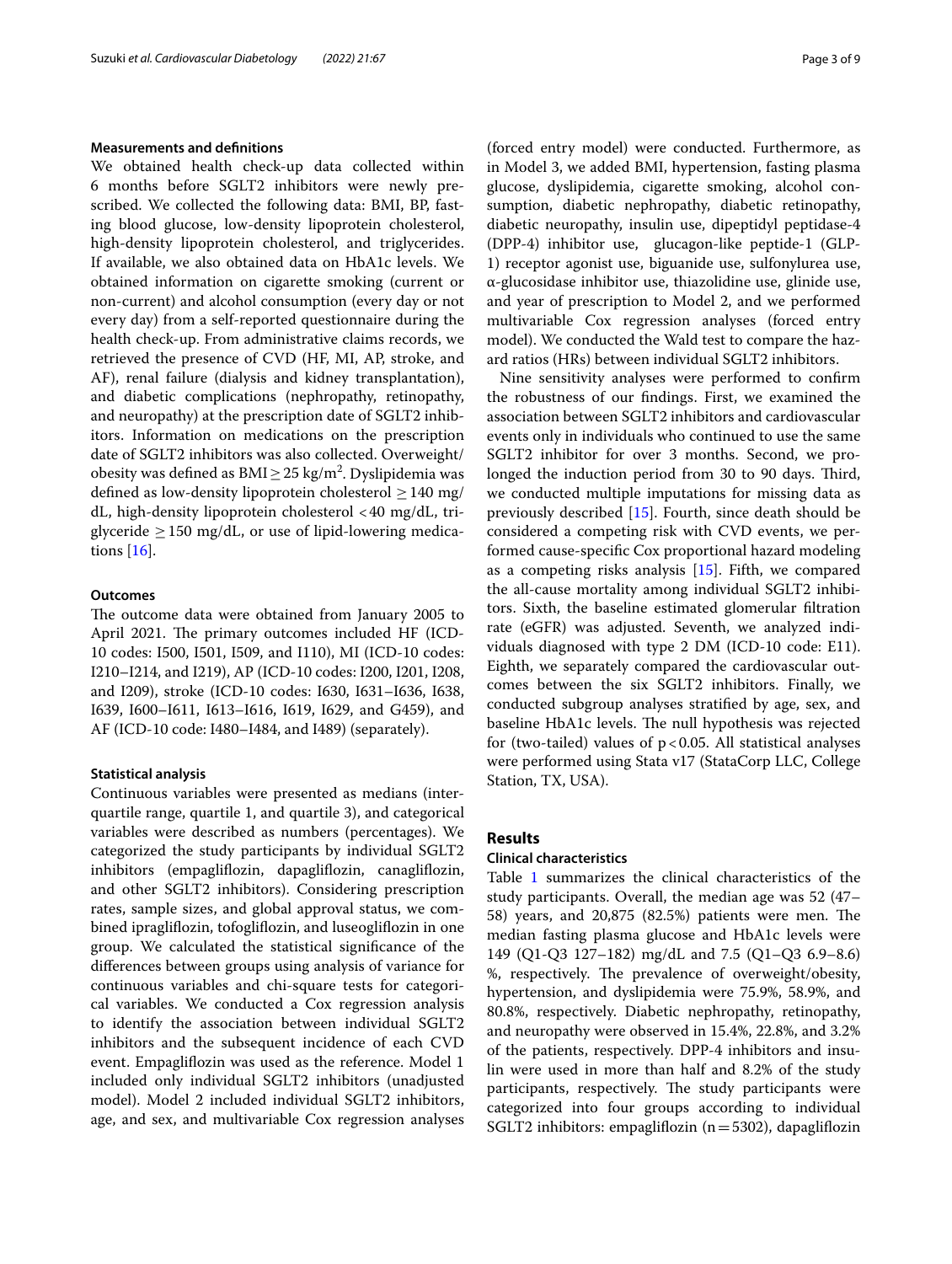#### <span id="page-3-0"></span>**Table 1** Baseline characteristics

|                                  | Overall<br>$(n=25,315)$ | Empagliflozin<br>$(n=5302)$       | <b>Dapagliflozin</b><br>$(n=4681)$ | Canagliflozin<br>$(n=4411)$ | <b>Other SGLT2-inihitibors</b><br>$(n=10,921)$ | P-value |
|----------------------------------|-------------------------|-----------------------------------|------------------------------------|-----------------------------|------------------------------------------------|---------|
| Age, years                       | $52(47-58)$             | $52(46 - 58)$                     | $52(46-57)$                        | $52(46 - 58)$               | $52(47-58)$                                    | 0.037   |
| Men, n (%)                       | 20,875 (82.5)           | 4392 (82.8)                       | 3838 (82.0)                        | 3710 (84.1)                 | 8935 (81.8)                                    | 0.005   |
| Body mass index, $\text{kg/m}^2$ |                         | 27.8 (25.1-31.1) 27.8 (25.1-31.2) | $27.9(25.3 - 31.2)$                | $27.7(25.0 - 31.1)$         | 27.7 (25.0-31.0)                               | 0.025   |
| SBP, mmHq                        | 129 (120-140)           | 129 (120-140)                     | 129 (120-140)                      | 130 (121-139)               | 129 (120-140)                                  | 0.74    |
| DBP, mmHg                        | 82 (75-89)              | 82 (74-89)                        | 82 (75-89)                         | 82 (75-89)                  | 82 (74-89)                                     | 0.52    |
| Cigarette smoking, n (%)         | 8634 (34.1)             | 1761 (33.2)                       | 1625 (34.7)                        | 1526 (34.6)                 | 3722 (34.1)                                    | 0.37    |
| Alcohol consumption, n (%)       | 5106 (20.2)             | 1058 (20.0)                       | 937 (20.0)                         | 930 (21.1)                  | 2181 (20.0)                                    | 0.43    |
| Comorbidity                      |                         |                                   |                                    |                             |                                                |         |
| Overweight/obesity, n (%)        | 19,205 (75.9)           | 4050 (76.4)                       | 3626 (77.5)                        | 3321 (75.3)                 | 8208 (75.2)                                    | 0.011   |
| Hypertension, n (%)              | 14,909 (58.9)           | 3099 (58.4)                       | 2781 (59.4)                        | 2619 (59.4)                 | 6410 (58.7)                                    | 0.67    |
| Dyslipidemia, n (%)              | 20,465 (80.8)           | 4314 (81.4)                       | 3775 (80.6)                        | 3570 (80.9)                 | 8806 (80.6)                                    | 0.71    |
| Diabetic nephropathy, n (%)      | 3889 (15.4)             | 892 (16.8)                        | 629 (13.4)                         | 639 (14.5)                  | 1729 (15.8)                                    | < 0.001 |
| Diabetic retinopathy, n (%)      | 5770 (22.8)             | 1276 (24.1)                       | 990 (21.1)                         | 871 (19.7)                  | 2633 (24.1)                                    | < 0.001 |
| Diabetic neuropathy, n (%)       | 804 (3.2)               | 181(3.4)                          | 142(3.0)                           | 124(2.8)                    | 357(3.3)                                       | 0.32    |
| Medication                       |                         |                                   |                                    |                             |                                                |         |
| Insulins, n (%)                  | 2081 (8.2)              | 444 (8.4)                         | 446 (9.5)                          | 278(6.3)                    | 913 (8.4)                                      | < 0.001 |
| DPP-4 inhibitor, n (%)           | 14,001 (55.3)           | 2876 (54.2)                       | 2370 (50.6)                        | 2510 (56.9)                 | 6245 (57.2)                                    | < 0.001 |
| GLP-1 receptor agonist, n (%)    | 528(2.1)                | 139(2.6)                          | 107(2.3)                           | 73(1.7)                     | 209(1.9)                                       | 0.003   |
| Biguanide, n (%)                 | 11,723 (46.3)           | 2649 (50.0)                       | 2089 (44.6)                        | 1928 (43.7)                 | 5057 (46.3)                                    | < 0.001 |
| Sulfonylurea, n (%)              | 4765 (18.8)             | 888 (16.7)                        | 840 (17.9)                         | 763 (17.3)                  | 2274 (20.8)                                    | < 0.001 |
| a-glucosidase inhibitor, n (%)   | 2378 (9.4)              | 459 (8.7)                         | 423 (9.0)                          | 352 (8.0)                   | 1144 (10.5)                                    | < 0.001 |
| Thiazolidine, n (%)              | 2392 (9.4)              | 406(7.7)                          | 450 (9.6)                          | 376 (8.5)                   | 1160 (10.6)                                    | < 0.001 |
| Glinides, n (%)                  | 757 (3.0)               | 180(3.4)                          | 107(2.3)                           | 126(2.9)                    | 344(3.1)                                       | 0.007   |
| Laboratory data                  |                         |                                   |                                    |                             |                                                |         |
| Glucose, mg/dL                   | 149 (127-182)           | 149 (128-183)                     | 148 (126-183)                      | 147 (125-181)               | 149 (127-182)                                  | 0.011   |
| HbA1c, %                         | $7.5(6.9 - 8.6)$        | $7.5(6.9 - 8.6)$                  | $7.5(6.9 - 8.6)$                   | $7.5(6.8-8.5)$              | $7.6(6.9 - 8.6)$                               | 0.001   |
| LDL-C, mg/dL                     | 123 (103-145)           | 123 (103-146)                     | 124 (103-146)                      | 124 (103-146)               | 122 (103-144)                                  | 0.076   |
| HDL-C, mg/dL                     | $49(43 - 58)$           | $49(42 - 57)$                     | 49 (43-57)                         | $49(43 - 57)$               | $49(43 - 58)$                                  | 0.079   |
| Triglycerides, mg/dL             | 140 (99-206)            | 141 (100-210)                     | 140 (99-206)                       | 142 (102-206)               | 139 (97-203)                                   | 0.014   |

Data are reported as medians (interquartile range) or numbers (percentage), where appropriate

*SBP* systolic blood pressure, *DBP* diastolic blood pressure, *DPP-4* dipeptidyl peptidase-4, *GLP-1* glucagon-like peptide-1, *LDL-C* low-density lipoprotein cholesterol, *HDL-C* high-density lipoprotein cholesterol

 $(n=4681)$ , canagliflozin  $(n=4411)$ , and other SGLT2 inhibitors ( $n=10,921$  and 5275 for ipraglifiozin, 3074 for tofoglifozin, and 2572 for luseoglifozin).

#### **Risk of CVD events between SGLTS2 inhibitors**

During a mean follow-up period of  $814 \pm 591$  days, 855 HF, 143 MI, 815 AP, 340 stroke, and 139 AF events were recorded. In the unadjusted model (Model 1), compared with empaglifozin, the risks of dapaglifozin, canaglifozin, and other SGLT2 inhibitors for HF, MI, AP, stroke, and AF were not statistically diferent. In the multivariable adjustment model (Model 3), compared to empaglifozin, the risk of developing HF, MI, AP, stroke, and AF did not difer between dapaglifozin, canaglifozin, and other SGLT2 inhibitors (Fig. [2](#page-4-0)). Wald tests showed that there was no signifcant diference in

the risk of developing HF, MI, AP, stroke, or AF among individual SGLT2 inhibitors.

#### **Sensitivity analysis**

First, the discontinuation rates 3 months after the frst prescription were 18.7% for empaglifozin, 19.2% for dapaglifozin, 16.1% for canaglifozin, and 17.3% for other SGLT2 inhibitors. We included 20,819 participants who continued to use the same SGLT2 inhibitor over 3 months and found that the risk of developing each CVD event was comparable between individual SGLT2 inhibitors (Additional fle [1](#page-6-0): Figure S2). Second, we prolonged the induction period from 30 to 90 days and analyzed 23,688 patients. In this population, the risk of developing CVD was comparable between individual SGLT2 inhibi-tors (Additional file [1](#page-6-0): Figure S3). Third, we analyzed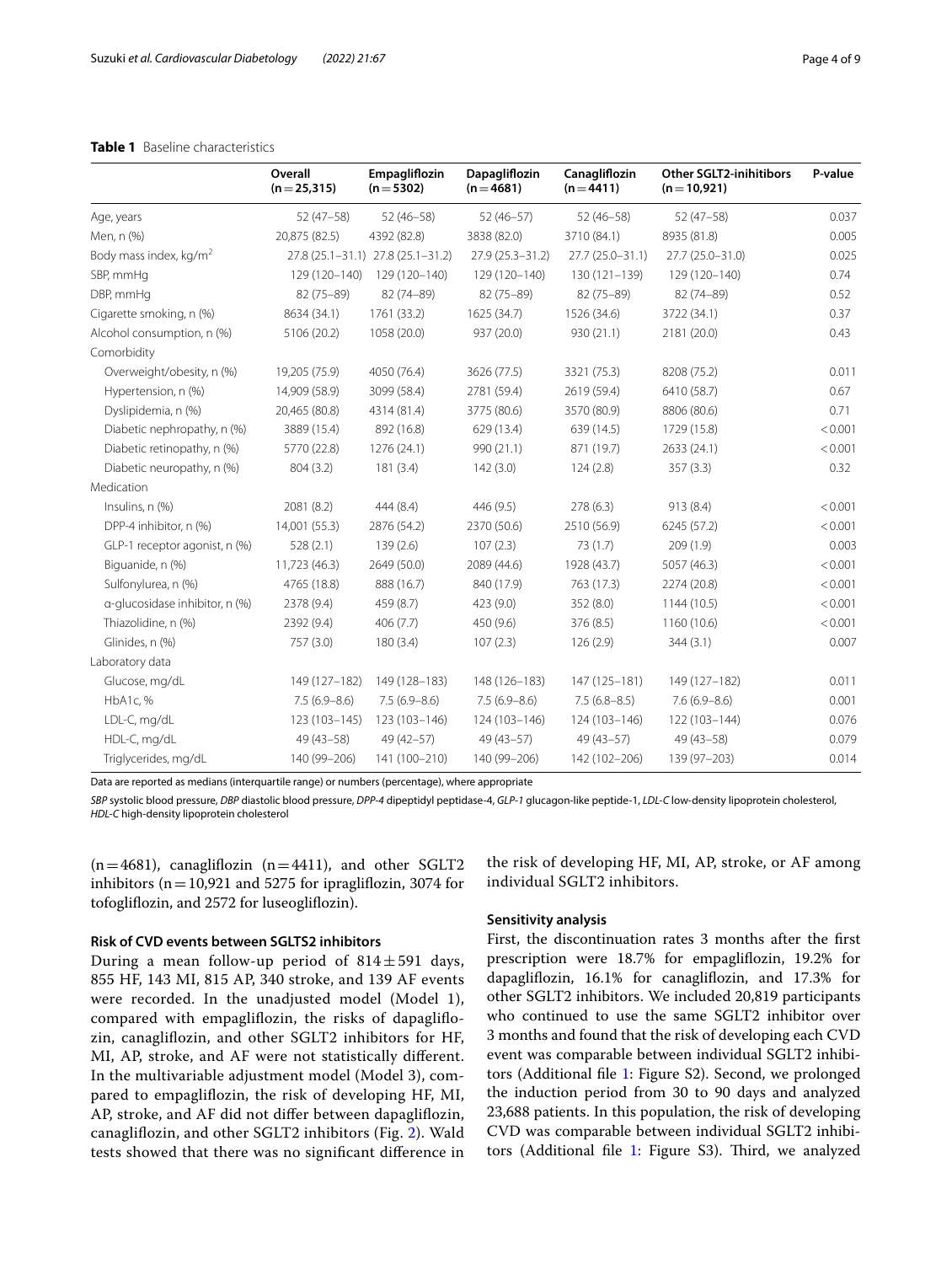|                              | Number | Events | Incidence              | Model 1             | Model 2             | Model 3             | Hazard Ratio (95% Confidence Interval) | P value |
|------------------------------|--------|--------|------------------------|---------------------|---------------------|---------------------|----------------------------------------|---------|
| <b>Heart Failure</b>         |        |        |                        |                     |                     |                     |                                        | 0.1415  |
| Empagliflozin                | 5,302  | 155    | $156.7(133.9-183.5)$   | 1 [Reference]       | 1 [Reference]       | 1 [Reference]       |                                        |         |
| Dapagliflozin                | 4,681  | 171    | 159.7 (137.5-185.5)    | $0.98(0.79-1.23)$   | $0.99(0.80 - 1.23)$ | $1.02(0.81 - 1.27)$ |                                        |         |
| Canagliflozin                | 4,411  | 160    | 168.7 (144.5-197.0)    | $1.06(0.85-1.32)$   | $1.06(0.85-1.32)$   | $1.08(0.87-1.35)$   |                                        |         |
| Other SGLT2-Inhibitors       | 10,921 | 369    | $140.0(126.5 - 155.1)$ | $0.86(0.71-1.04)$   | $0.86(0.71-1.04)$   | $0.88(0.73 - 1.07)$ | $\overline{\phantom{a}}$               |         |
| <b>Myocardial Infarction</b> |        |        |                        |                     |                     |                     |                                        | 0.4569  |
| Empagliflozin                | 5,302  | 27     | $26.8(18.4-39.1)$      | 1 [Reference]       | 1 [Reference]       | 1 [Reference]       |                                        |         |
| Dapagliflozin                | 4,681  | 27     | 24.7 (17.0-36.1)       | $0.87(0.51 - 1.49)$ | $0.88(0.51 - 1.51)$ | $0.77(0.45 - 1.33)$ |                                        |         |
| Canagliflozin                | 4,411  | 26     | 26.9 (18.3-39.5)       | $0.98(0.57-1.68)$   | $0.97(0.57 - 1.67)$ | $0.88(0.51-1.52)$   |                                        |         |
| Other SGLT2-Inhibitors       | 10,921 | 63     | 23.5 (18.3-30.0)       | $0.81(0.51 - 1.28)$ | $0.81(0.52 - 1.29)$ | $0.70(0.43 - 1.11)$ |                                        |         |
| <b>Angina Pectoris</b>       |        |        |                        |                     |                     |                     |                                        | 0.8367  |
| Empagliflozin                | 5,302  | 137    | 138.4 (117.1-163.6)    | 1 [Reference]       | 1 [Reference]       | 1 [Reference]       |                                        |         |
| Dapagliflozin                | 4,681  | 162    | 151.9 (130.2-177.1)    | $1.10(0.87-1.38)$   | $1.11(0.88-1.39)$   | $1.03(0.82 - 1.30)$ |                                        |         |
| Canagliflozin                | 4,411  | 140    | 147.4 (124.9-174.0)    | $1.07(0.84 - 1.35)$ | $1.07(0.84 - 1.35)$ | $1.03(0.81 - 1.31)$ |                                        |         |
| Other SGLT2-Inhibitors       | 10,921 | 376    | 143.6 (129.8-158.9)    | $1.04(0.86 - 1.27)$ | $1.04(0.86 - 1.27)$ | $0.96(0.79-1.17)$   |                                        |         |
| <b>Stroke</b>                |        |        |                        |                     |                     |                     |                                        | 0.8607  |
| Empagliflozin                | 5,302  | 57     | 56.9 (43.9-73.8)       | 1 [Reference]       | 1 [Reference]       | 1 [Reference]       |                                        |         |
| Dapagliflozin                | 4,681  | 70     | 64.5 (51.0-81.5)       | $1.13(0.80-1.61)$   | $1.16(0.82 - 1.64)$ | $1.10(0.77-1.56)$   |                                        |         |
| Canagliflozin                | 4,411  | 54     | $56.0(42.9-73.1)$      | $0.98(0.68 - 1.43)$ | $0.99(0.68 - 1.43)$ | $0.96(0.66 - 1.40)$ |                                        |         |
| Other SGLT2-Inhibitors       | 10,921 | 159    | 59.5 (51.0-69.5)       | $1.04(0.77-1.41)$   | $1.05(0.77-1.42)$   | $0.98(0.72 - 1.33)$ |                                        |         |
| <b>Atrial Fibrillation</b>   |        |        |                        |                     |                     |                     |                                        | 0.2561  |
| Empagliflozin                | 5,302  | 30     | 29.8 (20.9-42.7)       | 1 [Reference]       | 1 [Reference]       | 1 [Reference]       |                                        |         |
| Dapagliflozin                | 4,681  | 22     | $20.1(13.2 - 30.5)$    | $0.65(0.37-1.13)$   | $0.66(0.38-1.14)$   | $0.63(0.36 - 1.09)$ |                                        |         |
| Canagliflozin                | 4,411  | 27     | 27.9 (19.1-40.7)       | $0.92(0.55 - 1.54)$ | $0.92(0.54-1.54)$   | $0.90(0.54 - 1.53)$ |                                        |         |
|                              | 10,921 | 60     | 22.3 (17.3-28.8)       | $0.72(0.46 - 1.12)$ | $0.73(0.47-1.13)$   | $0.70(0.44-1.09)$   |                                        |         |

<span id="page-4-0"></span>28,456 patients after multiple imputations for missing data, and there was no signifcant diference in the risk of CVD events among individual SGLT2 inhibitors in this population (Additional fle [1:](#page-6-0) Figure S4). Fourth, our results remained unchanged after competing risks analysis (Additional fle [1](#page-6-0): Figure S5). Fifth, mortality risk did not difer among individual SGLT2 inhibitors (Additional fle [1:](#page-6-0) Figure S6). Sixth, we analyzed 12,957 patients with available eGFR data. Even after adjustment for the eGFR, the risk of each CVD event was comparable between the individual SGLT2 inhibitors (Additional fle [1](#page-6-0): Figure S7). Seventh, we analyzed 18,194 participants with a diagnosis of type 2 DM and found that the risk for each CVD event did not difer between individual SGLT2 inhibitors (Additional fle [1](#page-6-0): Figure S8). Eighth, the risk of developing HF, MI, AP, stroke, and AF did not difer between the six individual SGLT2 inhibitors (Additional fle [1](#page-6-0): Figure S9). The risk of developing HF was comparable between individual SGLT2 inhibitors, irrespective of age, sex, or baseline HbA1c level (Fig. [3\)](#page-5-0).

#### **Discussion**

In the present study, we analyzed 25,315 patients with DM who had started taking SGLT2 inhibitors and demonstrated that there was no signifcant diference in the risk of developing HF, MI, AP, stroke, and AF among patients taking empaglifozin, dapaglifozin, canaglifozin, and other SGLT2 inhibitors. A variety of sensitivity analyses confrmed our results. To the best of our knowledge, this is the frst study to compare the wide-range cardiovascular outcomes of patients with DM treated with individual SGLT2 inhibitors using large-scale real-world data.

DM increases the risk of various cardiovascular events (e.g., HF, coronary artery disease, AF) and cardiovascular deaths [[17](#page-7-12)[–19](#page-7-13)], and therefore, clinical trials demonstrating the robust cardiovascular benefts of SGLT2 inhibitors for patients with DM, revolutionized clinical practice  $[1-3]$  $[1-3]$ . The most noteworthy finding included the salutary efects of SGLT2 inhibitors on HF. SGLT2 inhibitors have also been reported to reduce atherosclerotic cardiovascular mortality and morbidity in patients with type 2 DM [\[1](#page-7-0), [2](#page-7-14), [20\]](#page-7-15). An analysis of new users of SGLT2 inhibitors showed that the use of SGLT2 inhibitors was associated with a lower risk of MI (HR: 0.81, 95% CI 0.74–0.88) and stroke (HR 0.68, 95% CI 0.55–0.84) [[20\]](#page-7-15). SGLT2 inhibitors may prevent the development of AF [[21](#page-7-16), [22](#page-7-17)]. An analysis of DECLARE-TIMI 58 showed that dapaglifozin use reduced future risk of AF/atrial futter by 19% in patients with type 2 DM [\[21](#page-7-16)]. While many studies on SGLT2 inhibitors and cardiovascular outcomes have been accumulated, there have been few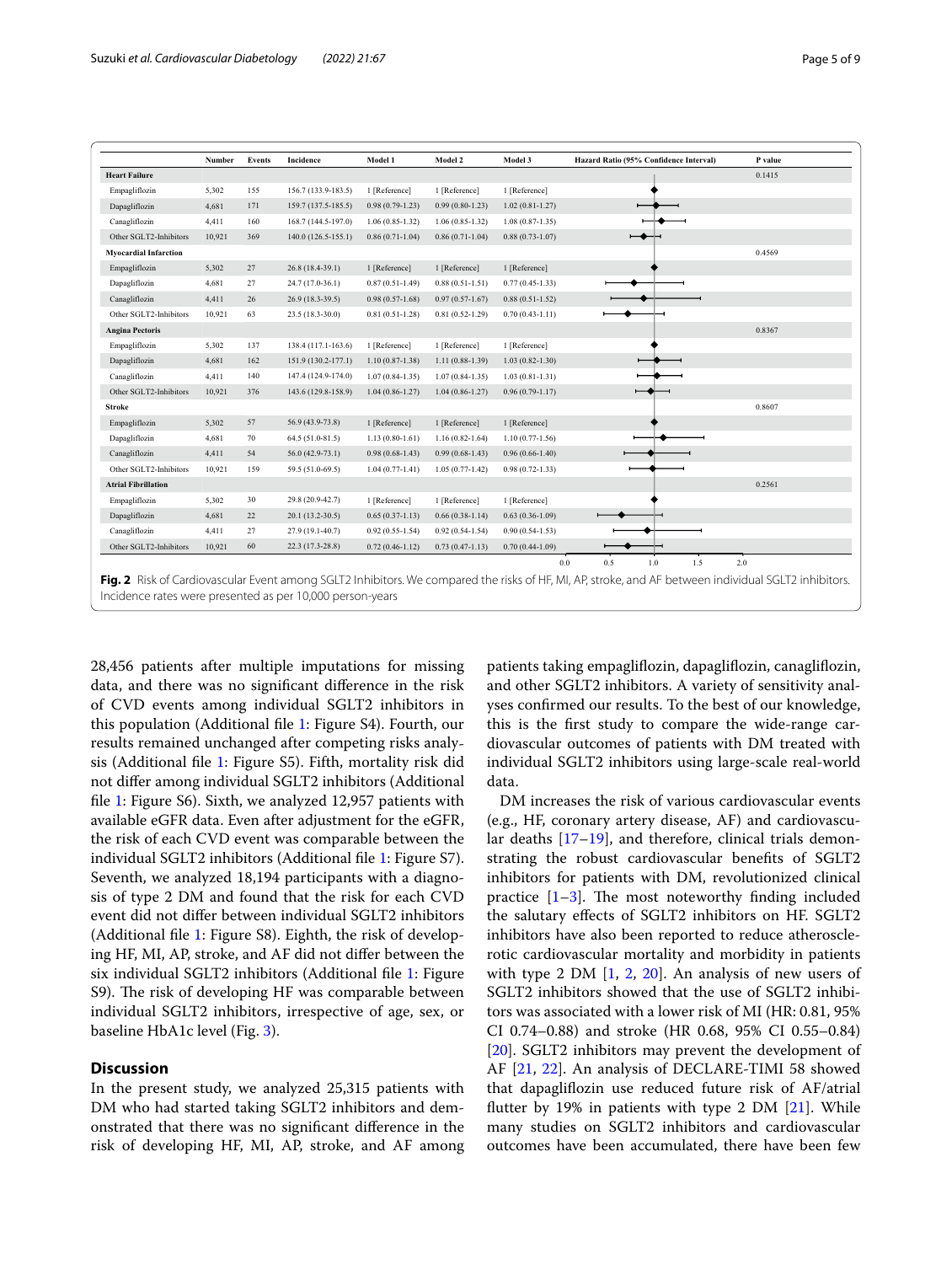|                              | Number | <b>Events</b> | Incidence                            | Model 1           | Model 2             | Model 3             | Hazard Ratio (95% Confidence Interval) | P value |
|------------------------------|--------|---------------|--------------------------------------|-------------------|---------------------|---------------------|----------------------------------------|---------|
| Men                          |        |               |                                      |                   |                     |                     |                                        |         |
| Empagliflozin                | 4,392  | 125           | 150.5 (126.3-179.3) 1 [Reference]    |                   | 1 [Reference]       | 1 [Reference]       |                                        | 0.0832  |
| Dapagliflozin                | 3,838  | 147           | 165.0 (140.4-194.0) 1.06 (0.83-1.34) |                   | $1.06(0.84-1.35)$   | $1.10(0.86-1.40)$   |                                        |         |
| Canagliflozin                | 3,710  | 143           | 177.3 (150.5-208.9) 1.16 (0.91-1.47) |                   | $1.16(0.92 - 1.48)$ | $1.19(0.94-1.51)$   |                                        |         |
| Other SGLT2-Inhibitors       | 8,935  | 311           | 142.1 (127.1-158.8) 0.90 (0.73-1.11) |                   | $0.90(0.73-1.11)$   | $0.93(0.75-1.15)$   |                                        |         |
| Women                        |        |               |                                      |                   |                     |                     |                                        |         |
| Empagliflozin                | 910    | 30            | 189.7 (132.6-271.3) 1 [Reference]    |                   | 1 [Reference]       | 1 [Reference]       |                                        | 0.2863  |
| Dapagliflozin                | 843    | 24            | 133.4 (89.4-199.1)                   | $0.69(0.41-1.19)$ | $0.70(0.41-1.19)$   | $0.68(0.39-1.18)$   |                                        |         |
| Canagliflozin                | 701    | 17            | 119.7 (74.4-192.6)                   | $0.63(0.34-1.13)$ | $0.62(0.34-1.13)$   | $0.63(0.35-1.15)$   |                                        |         |
| Other SGLT2-Inhibitors       | 1,986  | 58            | 130.0 (100.5-168.1) 0.68 (0.43-1.06) |                   | $0.69(0.44 - 1.07)$ | $0.66(0.42 - 1.05)$ |                                        |         |
| Age $\geq 50$ years          |        |               |                                      |                   |                     |                     |                                        |         |
| Empagliflozin                | 3,326  | 111           | 182.3 (151.3-219.6) 1 [Reference]    |                   | 1 [Reference]       | 1 [Reference]       |                                        | 0.1152  |
| Dapagliflozin                | 2,870  | 110           | 170.8 (141.7-206.0) 0.90 (0.69-1.18) |                   | $0.91(0.70-1.18)$   | $0.93(0.71-1.22)$   |                                        |         |
| Canagliflozin                | 2,759  | 109           | 192.5 (159.5-232.2) 1.04 (0.80-1.36) |                   | $1.04(0.80-1.35)$   | $1.05(0.80-1.37)$   |                                        |         |
| Other SGLT2-Inhibitors       | 6,805  | 234           | 151.3 (133.1-171.9) 0.80 (0.63-1.00) |                   | $0.79(0.63 - 1.00)$ | $0.81(0.64-1.02)$   |                                        |         |
| Age <50 years                |        |               |                                      |                   |                     |                     |                                        |         |
| Empagliflozin                | 1,976  | 44            | 115.8 (86.2-155.6) 1 [Reference]     |                   | 1 [Reference]       | 1 [Reference]       |                                        | 0.7622  |
| Dapagliflozin                | 1,811  | 61            | 142.9 (117.2-183.6) 1.19 (0.81-1.76) |                   | $1.20(0.81 - 1.77)$ | $1.19(0.80-1.76)$   |                                        |         |
| Canagliflozin                | 1,652  | 51            | 133.5 (101.5-175.6) 1.12 (0.75-1.68) |                   | $1.12(0.75-1.68)$   | $1.13(0.75-1.70)$   |                                        |         |
| Other SGLT2-Inhibitors       | 4,116  | 135           | 124.1 (104.8-146.9) 1.02 (0.72-1.44) |                   | $1.01(0.72 - 1.43)$ | $1.04(0.73 - 1.47)$ |                                        |         |
|                              |        |               |                                      |                   |                     | $0.0\,$             | 0.5<br>$1.0\,$<br>1.5                  | 2.0     |
|                              | Number | <b>Events</b> | Incidence                            | Model 1           | Model 2             | Model 3             | Hazard Ratio (95% Confidence Interval) | P value |
| HbA1c ≥7.5%                  |        |               |                                      |                   |                     |                     |                                        |         |
| Empagliflozin                | 2,646  | 78            | 163.3 (130.8-203.9) 1 [Reference]    |                   | 1 [Reference]       | 1 [Reference]       |                                        | 0.1710  |
| Dapagliflozin                | 2,262  | $87\,$        | 169.8 (137.6-209.5) 1.01 (0.74-1.37) |                   | $1.02(0.75 - 1.38)$ | $1.02(0.75-1.39)$   |                                        |         |
| Canagliflozin                | 2,095  | 74            | 168.8 (134.4-212.0) 1.02 (0.74-1.40) |                   | $1.01(0.73-1.39)$   | $1.02(0.74-1.41)$   |                                        |         |
| Other SGLT2-Inhibitors 5,456 |        | 179           | 136.5 (117.8-158.0) 0.80 (0.61-1.04) |                   | $0.80(0.61-1.04)$   | $0.81(0.61-1.06)$   |                                        |         |
| HbA1c <7.5%                  |        |               |                                      |                   |                     |                     |                                        |         |
| Empagliflozin                | 2,316  | 66            | 151.3 (118.8-192.5) 1 [Reference]    |                   | 1 [Reference]       | 1 [Reference]       |                                        | 0.7531  |
|                              | 2,065  | 65            | 139.9 (109.7-178.4) 0.89 (0.63-1.25) |                   | $0.89(0.63 - 1.26)$ | $0.93(0.65 - 1.31)$ |                                        |         |
| Dapagliflozin                |        | 71            | 158.6 (125.7-200.1) 1.02 (0.73-1.43) |                   | $1.04(0.74-1.45)$   | $1.05(0.75-1.48)$   |                                        |         |
| Canagliflozin                | 2,045  |               |                                      |                   |                     |                     |                                        |         |
| Other SGLT2-Inhibitors       | 4,658  | 150           | 136.0 (115.9-159.6) 0.86 (0.64-1.16) |                   | $0.87(0.65 - 1.16)$ | $0.91(0.68-1.22)$   |                                        |         |

<span id="page-5-0"></span>1772 individuals with missing HbA1c data from the subgroup analysis stratifed by HbA1c level. Incidence rates were presented as per 10,000 person-years

data on comparisons of cardiovascular event risk among SGLT2 inhibitors. Recently, an analysis of a retrospective cohort in Taiwan compared the cardiovascular outcomes of dapaglifozin and empaglifozin, and showed that dapaglifozin might have a more favorable efect on HF than empaglifozin [\[9](#page-7-7)]. Another study reported that canaglifozin and empaglifozin were most efective for the prevention of HF hospitalization  $[10]$ . Therefore, whether the risk of cardiovascular events difers among individual SGLT2 inhibitors is attracting attention.

Our study is distinguishable from previous studies in that we compared the risk of developing specifc cardiovascular outcomes in patients with DM between commercially available SGLT2 inhibitors using a large-scale real-world dataset in Japan and found that there was no signifcant diference in the risk of HF, MI, AP, stroke, and AF among individual SGLT2 inhibitors. Simultaneously, our study raises additional research questions. First, we analyzed patients with DM without a history of CVD in this study, and therefore, this study focuses on the cardiovascular outcomes in a primary prevention setting. Although the cardiovascular beneft of SGLT2 inhibitor use in primary prevention settings has been shown in various studies [\[20](#page-7-15), [23,](#page-8-0) [24\]](#page-8-1), it would be more evident in secondary prevention settings  $[8, 25]$  $[8, 25]$  $[8, 25]$  $[8, 25]$  $[8, 25]$ . Therefore, further investigations, including patients with DM and a history of CVD, are warranted to compare the cardiovascular outcomes between SGLT2 inhibitors in secondary CVD prevention settings. Second, SGLT2 inhibitors reduce not only cardiovascular events but also renal events [[26](#page-8-3)[–30](#page-8-4)]. However, clinical data comparing renal outcomes between SGLT2 inhibitors are scarce. Whether the beneft for renal outcomes would be different for each SGLT2 inhibitor is of clinical interest. Third, the potential adverse effects of SGLT2 inhibitors should not be ignored, and there are unresolved concerns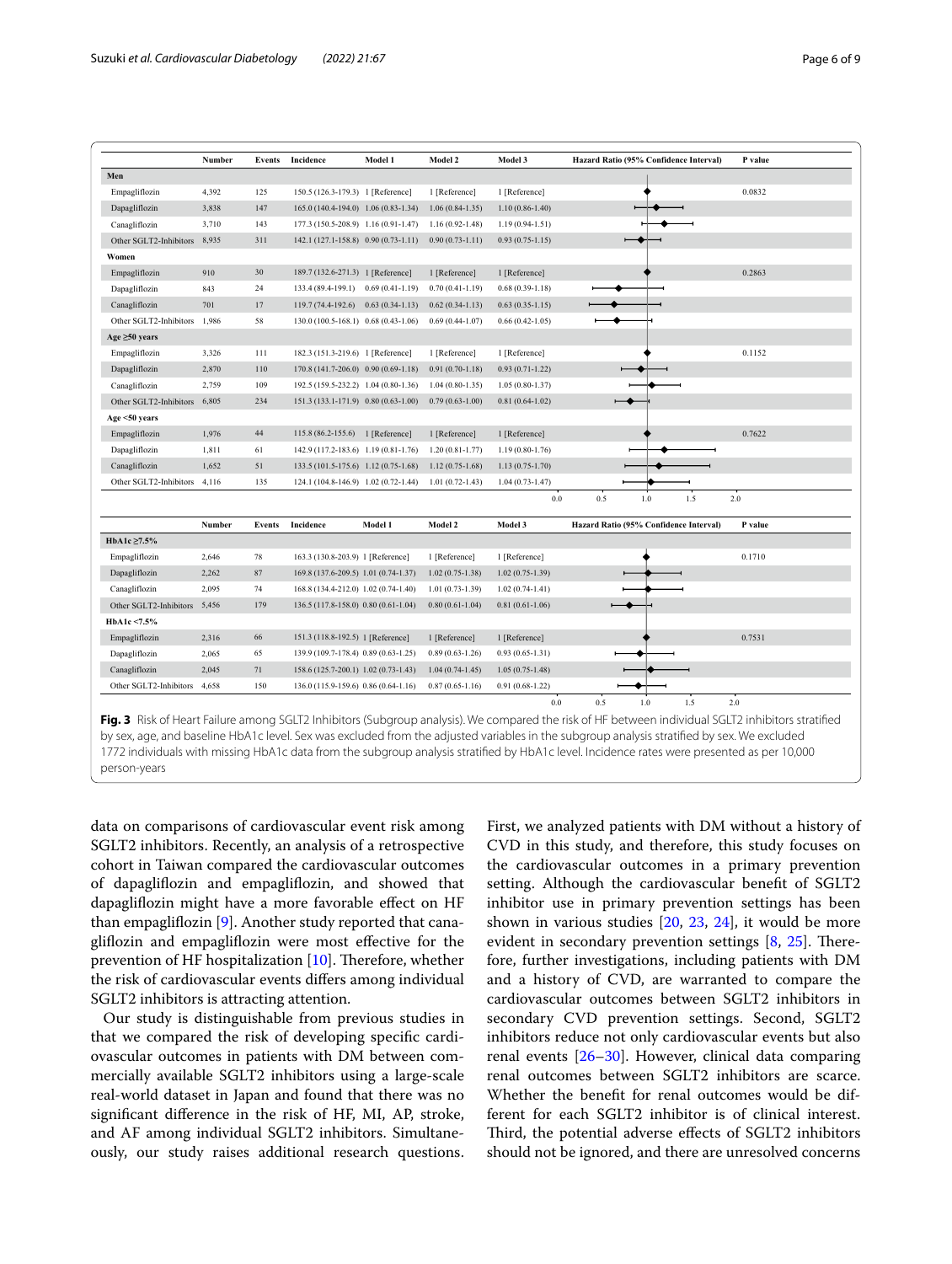regarding the specifc adverse efects of SGLT2 inhibitor use (e.g., lower limb amputation, bone fracture, genitourinary infection, ketoacidosis) [[2,](#page-7-14) [31,](#page-8-5) [32\]](#page-8-6). Although the discontinuation rates were similar between SGLT2 inhibitors, the incidence of these adverse clinical events needs to be compared between SGLT2 inhibitors. To confrm our fndings and address the aforementioned issues, conducting a randomized clinical trial is an ideal solution. However, considering the required sample size, follow-up period, and costs, this would not be feasible in practice. Therefore, further analyses using epidemiological data (including administrative claims data, such as ours) are needed.

Our study has several strengths. We conducted this study using a large-scale administrative claims dataset, which provided a sufficient sample size for the statistical analysis. This large sample size allows a multitude of sensitivity analyses, which strengthens the robustness of our main result. Another advantage is the high retention of study participants in the JMDC claims database. The JMDC Claims Database includes insurance claims data; thus, all clinical events can be tracked theoretically. Patients with DM visit diferent physicians due to multiple comorbidities and complications, which leads to loss of follow-up. Therefore, the use of this database would strengthen the acquisition of robust results.

This study has several limitations. In this study, we conducted multivariable Cox regression analyses. However, the possibility of unmeasured confounders and residual bias could not be eliminated. For instance, the information on the duration of DM is not available in the JMDC Claims Database. Similarly, data on socioeconomic status, which could afect the risk for CVD events, were not available in this dataset. Given that the JMDC Claims Database is an administrative claims database including individuals under the coverage of "kenpo" which is a health insurance system for employees, and most individuals enrolled in this database are employees (or their family members) of relatively large Japanese companies, the socioeconomic status of individuals in this database is not signifcantly diferent. Nevertheless, the lack of data on socioeconomic status should be considered a study limitation in this study. The JMDC Claims Database does not include people aged >75 years; therefore, further investigation is required to validate our results in elderly patients with DM. As aforementioned, the present study focused on the primary prevention setting and the number of CVD events was not so large. Therefore, it would be difficult to generalize our results to other populations at high CVD risk. Using ICD-10 codes for the CVD diagnosis should be considered a major study limitation. In a real-world clinical setting, physicians may register certain

disease names (using ICD-10 codes) only for reimbursement, which would overestimate the incidence of CVD. If echocardiography was performed in an individual with possible HF, most physicians in Japan register "suspected HF". Therefore, we excluded individuals whose disease code with "suspect" to ensure validity. In addition, the accuracy of diagnostic codes in Japanese administrative data is reported to be high [[33,](#page-8-7) [34\]](#page-8-8), and the incidence of CVD events in the JMDC Claims Database is comparable to that in other epidemiological data in Japan [[35](#page-8-9), [36\]](#page-8-10). Hence, we believe that the potential overestimation of CVD diagnosis would not afect the primary results of our study so largely. However, the diagnoses recorded in administrative claims datasets (such as our dataset) should generally be considered less well validated, and uncertainty remains regarding the accuracy of the CVD diagnosis. Although all-cause mortality was comparable between the individual SGLT2 inhibitors, the JMDC Claims Database does not include data on cardiovascular death. Further investigations with a longer follow-up period are needed to confrm our results because a mean follow-up period was relatively short in this study.

### **Conclusion**

Our analysis of a nationwide real-world dataset suggested that the risk of cardiovascular events including HF, MI, AP, stroke, and AF would be comparable between individual SGLT2 inhibitors.

#### **Abbreviations**

AF: Atrial fbrillation; AP: Angina pectoris; BMI: Body mass index; CI: Confdence interval; CVD: Cardiovascular disease; DM: Diabetes mellitus; HF: Heart failure; HR: Hazard ratio; MI: Myocardial infarction; SGLT2: Sodium-glucose cotransporter-2.

#### **Supplementary Information**

The online version contains supplementary material available at [https://doi.](https://doi.org/10.1186/s12933-022-01508-6) [org/10.1186/s12933-022-01508-6](https://doi.org/10.1186/s12933-022-01508-6).

<span id="page-6-0"></span>**Additional fle 1: Figure S1.** Study design. **Figure S2.** Risk of cardiovascular event among SGLT2 Inhibitors (continuous prescription group). **Figure S3.** Risk of cardiovascular event among SGLT2 inhibitors (induction period ≥ 90 days). **Figure S4.** Risk of cardiovascular event among SGLT2 inhibitors (multiple imputations for missing data). **Figure S5.** Risk of cardiovascular event among SGLT2 inhibitors (competing risks model). **Figure S6.** All-cause mortality among SGLT2 inhibitors. **Figure S7.** Risk of cardiovascular event among SGLT2 inhibitors (adjusted for estimated glomerular fltration rate). **Figure S8.** Risk of cardiovascular event among SGLT2 inhibitors (individuals with diagnosis of type 2 diabetes mellitus). **Figure S9.** Risk of cardiovascular event among SGLT2 inhibitors (comparison of six SGLT2 inhibitors).

**Acknowledgements** Not applicable.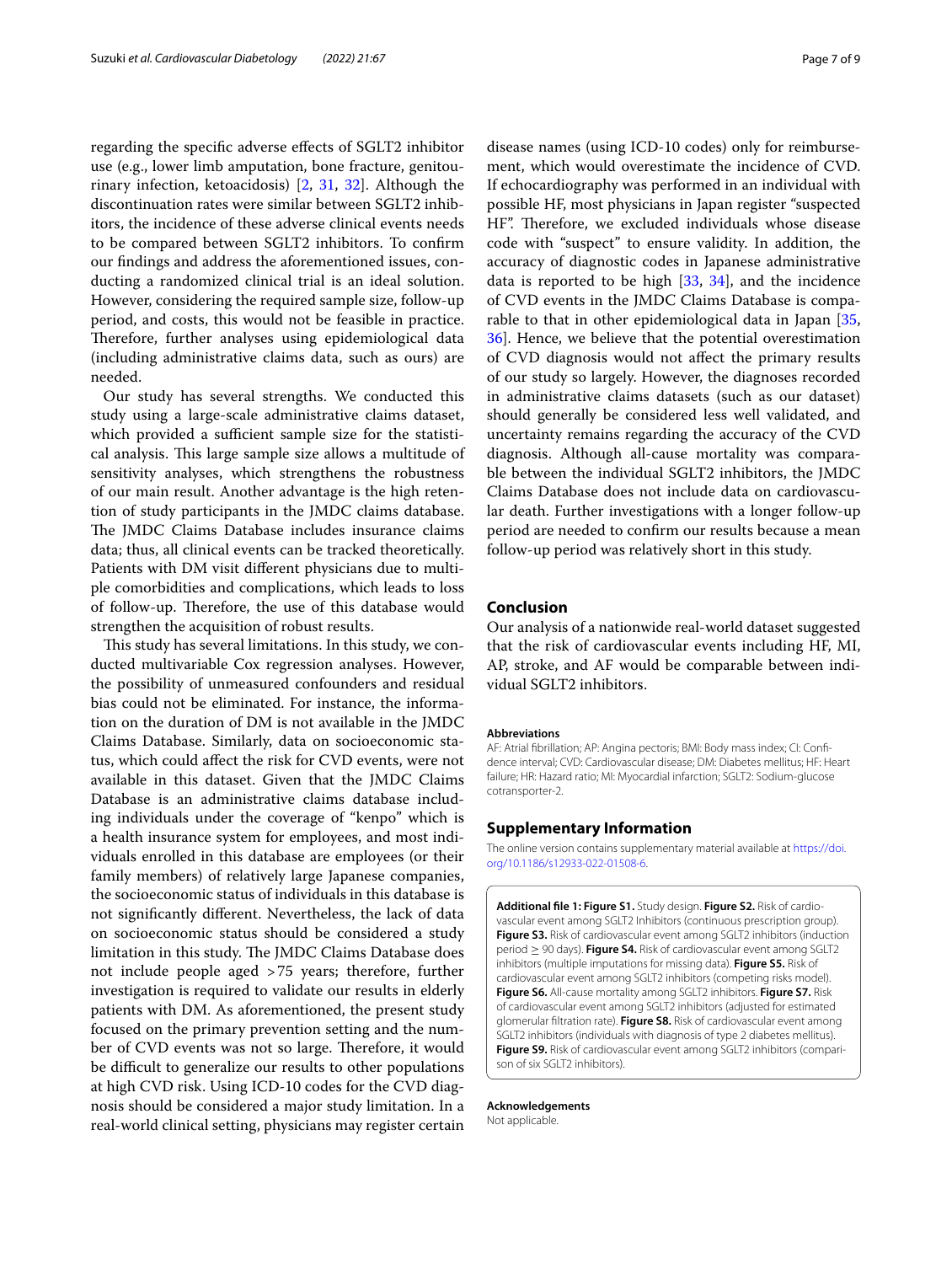#### **Disclosures**

Research funding and scholarship funds (Hidehiro Kaneko and Katsuhito Fujiu) from Medtronic Japan; Biotronik Japan; SIMPLEX QUANTUM; Boston Scientifc Japan; and Fukuda Denshi, Central Tokyo. Akira Okada is a member of the Department of Prevention of Diabetes and Lifestyle-related Diseases, which is a cooperative program between The University of Tokyo and Asahi Mutual Life Insurance Company. The remaining authors have nothing to disclose.

#### **Author contributions**

Conception and design: H.K, A.O, K.F, K.N, and I.K. Analysis of data: Y.S, A.O, H.I, S.M, N.M, T.J, and H.Y. Interpretation of data: H.K, A.O, N.T, H.M, K.K, A.M, J.A, KN, H.Y, and IK. KN, H.Y, and IK. Drafting of the manuscript: H.K, A.O, and H.Y. Critical revision for important intellectual content: N.T, H.M, K.N, H.Y, and I.K. Final approval of the submitted manuscript: H.Y, and I.K. All authors read and approved the fnal manuscript.

#### **Funding**

This work was supported by grants from the Ministry of Health, Labour and Welfare, Japan (21AA2007) and the Ministry of Education, Culture, Sports, Science and Technology, Japan (20H03907, 21H03159, and 21K08123). The funding sources had nothing regarding the current study.

#### **Availability of data and materials**

The JMDC Claims Database is available for anyone who purchases it from the JMDC Inc (<https://www.jmdc.co.jp/en/index>).

#### **Declarations**

#### **Ethics approval and consent to participate**

The present study was approved by the Ethical Committee of the University of Tokyo (Number: 2018-10862). We performed this study in accordance with the Declaration of Helsinki. Since all of the data included in this dataset were anonymized and deidentifed, the requirement for informed consent in each participant was waived.

#### **Consent for publication**

Not applicable.

#### **Competing interests**

Research funding and scholarship funds (Hidehiro Kaneko and Katsuhito Fujiu) from Medtronic Japan; Biotronik Japan; SIMPLEX QUANTUM; Boston Scientifc Japan; and Fukuda Denshi, Central Tokyo. Akira Okada is a member of the Department of Prevention of Diabetes and Lifestyle-related Diseases, which is a cooperative program between The University of Tokyo and Asahi Mutual Life Insurance Company. The remaining authors have nothing to disclose.

#### **Author details**

<sup>1</sup>The Department of Cardiovascular Medicine, The University of Tokyo, 7-3-1, Hongo, Bunkyo-ku, Tokyo 113-8655, Japan. <sup>2</sup>Department of Rehabilitation Sciences, Kitasato University Graduate School of Medical Sciences, Sagamihara, Japan. <sup>3</sup>The Department of Advanced Cardiology, The University of Tokyo, Tokyo, Japan. 4 Department of Prevention of Diabetes and Lifestyle-Related Diseases, Graduate School of Medicine, The University of Tokyo, Tokyo, Japan. 5 The Department of Health Services Research, The University of Tokyo, Tokyo, Japan. <sup>6</sup> Department of Cardiovascular Medicine, Kitasato University School of Medicine, Sagamihara, Japan. <sup>7</sup> Department of Cardiovascular Medicine, Saga University, Saga, Japan. <sup>8</sup>The Department of Clinical Epidemiology and Health Economics, School of Public Health, The University of Tokyo, Tokyo, Japan.

#### Received: 15 March 2022 Accepted: 22 April 2022 Published online: 18 May 2022

#### **References**

- <span id="page-7-0"></span>Zinman B, Wanner C, Lachin JM, et al. Empagliflozin, cardiovascular outcomes, and mortality in type 2 diabetes. N Engl J Med. 2015;373:2117–28.
- <span id="page-7-14"></span>2. Neal B, Perkovic V, Mahaffey KW, et al. Canagliflozin and cardiovascular and renal events in type 2 diabetes. N Engl J Med. 2017;377:644–57.
- <span id="page-7-1"></span>3. Wiviott SD, Raz I, Bonaca MP, et al. Dapaglifozin and cardiovascular outcomes in type 2 diabetes. N Engl J Med. 2019;380:347–57.
- <span id="page-7-2"></span>4. Buse JB, Wexler DJ, Tsapas A, et al. Update to management of hyperglycemia in type 2 diabetes, 2018. A consensus report by the American Diabetes Association (ADA) and the European Association for the Study of Diabetes (EASD). Diabetes Care. 2019;43(2020):487–93.
- <span id="page-7-3"></span>5. Buse JB, Wexler DJ, Tsapas A, et al. Update to management of hyperglycaemia in type 2 diabetes, 2018. A consensus report by the American Diabetes Association (ADA) and the European Association for the Study of Diabetes (EASD). Diabetologia. 2019;63(2020):221–8.
- <span id="page-7-4"></span>6. Eberly LA, Yang L, Eneanya ND, et al. Association of race/ethnicity, gender, and socioeconomic status with sodium glucose cotransporter 2 inhibitor use among patients with diabetes in the US. JAMA Netw Open. 2021;4:e216139.
- <span id="page-7-5"></span>7. Bouchi R, Sugiyama T, Goto A, et al. Retrospective nationwide study on the trends in frst-line antidiabetic medication for patients with type 2 diabetes in Japan. J Diabetes Investig. 2021;13(2):280–91.
- <span id="page-7-6"></span>8. Zelniker TA, Wiviott SD, Raz I, et al. SGLT2 inhibitors for primary and secondary prevention of cardiovascular and renal outcomes in type 2 diabetes: a systematic review and meta-analysis of cardiovascular outcome trials. Lancet. 2019;393:31–9.
- <span id="page-7-7"></span>9. Shao SC, Chang KC, Lin SJ, et al. Differences in outcomes of hospitalizations for heart failure after SGLT2 inhibitor treatment: effect modification by atherosclerotic cardiovascular disease. Cardiovasc Diabetol. 2021;20:213.
- <span id="page-7-18"></span>10. Wei XB, Wei W, Ding LL, et al. Comparison of the efects of 10 GLP-1 RA and SGLT2 inhibitor interventions on cardiovascular, mortality, and kidney outcomes in type 2 diabetes: a network meta-analysis of large randomized trials. Prim Care Diabetes. 2021;15:208–11.
- 11. Lin YH, Huang YY, Hsieh SH, et al. Renal and glucose-lowering efects of empaglifozin and dapaglifozin in diferent chronic kidney disease stages. Front Endocrinol. 2019;10:820.
- 12. Tager T, Frankenstein L, Atar D, et al. Infuence of receptor selectivity on benefts from SGLT2 inhibitors in patients with heart failure: a systematic review and head-to-head comparative efficacy network meta-analysis. Clin Res Cardiol. 2021;111(4):428–39.
- <span id="page-7-8"></span>13. Nakagaito M, Joho S, Ushijima R, et al. Comparison of canaglifozin, dapaglifozin and empaglifozin added to heart failure treatment in decompensated heart failure patients with type 2 diabetes mellitus. Circ Rep. 2019;1:405–13.
- <span id="page-7-9"></span>14. Kaneko H, Itoh H, Yotsumoto H, et al. Association of isolated diastolic hypertension based on the cutoff value in the 2017 American College of Cardiology/American Heart Association blood pressure guidelines with subsequent cardiovascular events in the general population. J Am Heart Assoc. 2020;9:e017963.
- <span id="page-7-10"></span>15. Kaneko H, Yano Y, Itoh H, et al. Association of blood pressure classifcation using the 2017 American College of Cardiology/American Heart Association blood pressure guideline with risk of heart failure and atrial fbrillation. Circulation. 2021;143:2244–53.
- <span id="page-7-11"></span>16. Kinoshita M, Yokote K, Arai H, et al. Japan Atherosclerosis Society (JAS) guidelines for prevention of atherosclerotic cardiovascular diseases 2017. J Atheroscler Thromb. 2018;25:846–984.
- <span id="page-7-12"></span>17. Emerging Risk Factors C, Sarwar N, Gao P, et al. Diabetes mellitus, fasting blood glucose concentration, and risk of vascular disease: a collaborative meta-analysis of 102 prospective studies. Lancet. 2010;375:2215–22.
- 18. Almdal T, Scharling H, Jensen JS, et al. The independent effect of type 2 diabetes mellitus on ischemic heart disease, stroke, and death: a population-based study of 13,000 men and women with 20 years of follow-up. Arch Intern Med. 2004;164:1422–6.
- <span id="page-7-13"></span>19. Kaneko H, Itoh H, Kiriyama H, et al. Fasting plasma glucose and subsequent cardiovascular disease among young adults: analysis of a nationwide epidemiological database. Atherosclerosis. 2021;319:35–41.
- <span id="page-7-15"></span>20. Kosiborod M, Lam CSP, Kohsaka S, et al. Cardiovascular events associated with SGLT-2 inhibitors versus other glucose-lowering drugs: the CVD-REAL 2 study. J Am Coll Cardiol. 2018;71:2628–39.
- <span id="page-7-16"></span>21. Zelniker TA, Bonaca MP, Furtado RHM, et al. Efect of dapaglifozin on atrial fbrillation in patients with type 2 diabetes mellitus: insights from the DECLARE-TIMI 58 trial. Circulation. 2020;141:1227–34.
- <span id="page-7-17"></span>22. Li WJ, Chen XQ, Xu LL, et al. SGLT2 inhibitors and atrial fbrillation in type 2 diabetes: a systematic review with meta-analysis of 16 randomized controlled trials. Cardiovasc Diabetol. 2020;19:130.